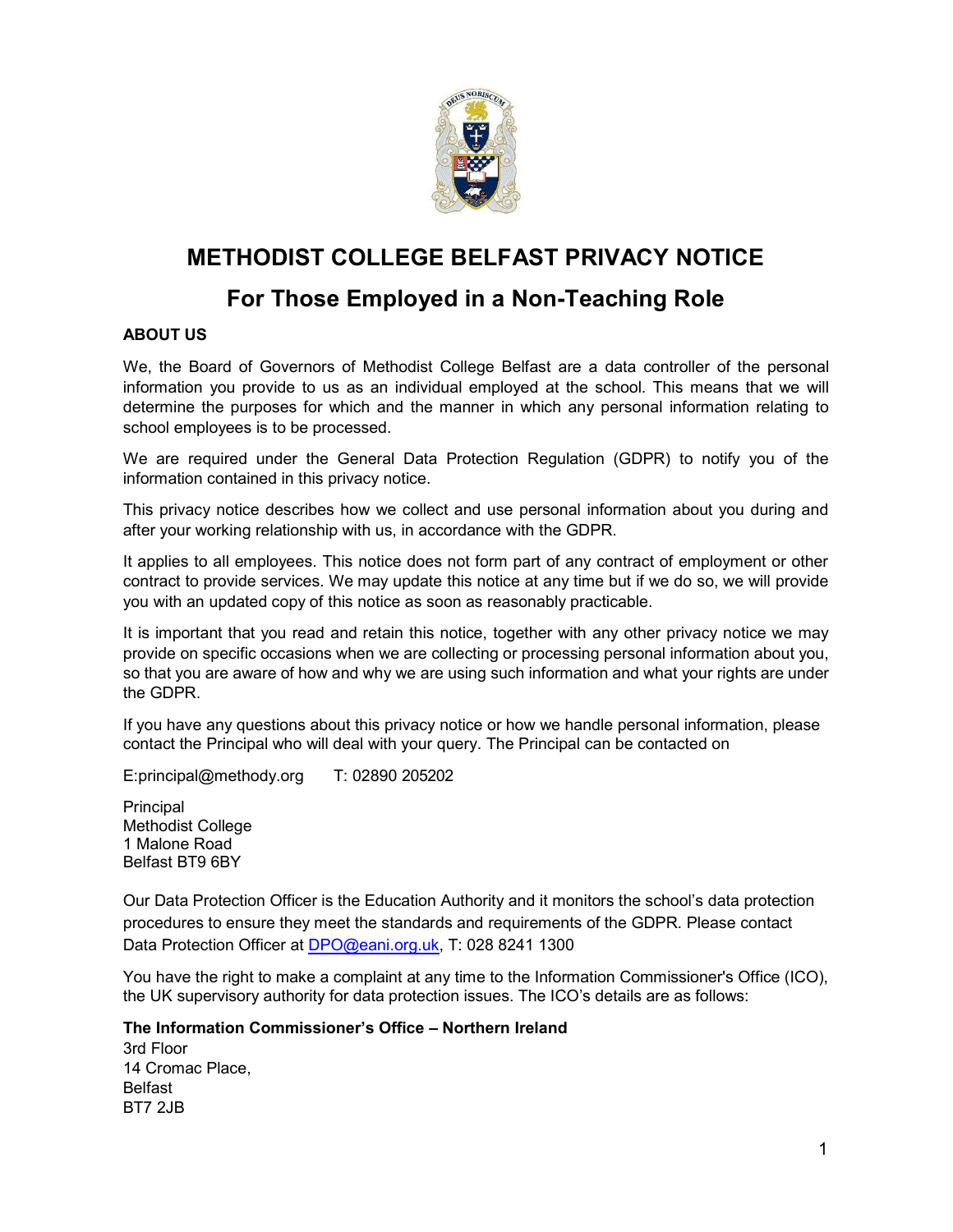Telephone: 028 9027 8757 / 0303 123 1114 Email: ni@ico.org.uk

## HOW IS YOUR PERSONAL INFORMATION COLLECTED?

We collect personal information about employees through the application and recruitment process, either directly from candidates or sometimes from an employment agency or background check provider. We may sometimes collect additional information from third parties including former employers or background check agencies.

We will collect additional personal information in the course of job-related activities throughout the period of you working with us.

If you fail to provide certain information when requested, we may not be able to comply with our legal obligations (such as to ensure the health and safety of our employees).

#### WHAT PERSONAL INFORMATION DO WE COLLECT, STORE AND USE ABOUT INDIVIDUALS EMPLOYED IN A NON-TEACHING ROLE AT METHODIST COLLEGE BELFAST?

We will collect, store and use the following categories of personal information about school employees:

- personal information (such as name, employee number, national insurance number, next of kin details and emergency contact information, photographs, bank account details and tax status information)
- special categories of data including characteristics information (such as gender, age, ethnic group, trade union membership, information regarding your health, AccessNI Enhanced Disclosure application and outcome)
- recruitment information (such as copies of references, information included in a CV or letter as part of the application process)
- contract information (such as start dates, hours worked, post, roles and salary information, annual leave, leaving date and your reasons for leaving)
- performance information (including training records and professional memberships)
- disciplinary and grievance information
- work absence information (such as number of absences and reasons, including in respect of parental leave)
- qualifications
- CCTV footage captured in school and other information obtained through electronic means (such as swipe card records)
- information about your use of our information and communications systems

## WHY DO WE COLLECT AND USE THIS INFORMATION?

Methodist College Belfast collects and uses your personal information primarily to allow us to perform our contract with you. For example:

- Making a decision about your recruitment or appointment
- Determining the terms on which you work for us
- checking you are legally entitled to work in the UK
- [paying you and, if you are an employee or deemed employee for tax purposes, deducting tax and National Insurance contributions (NICs)]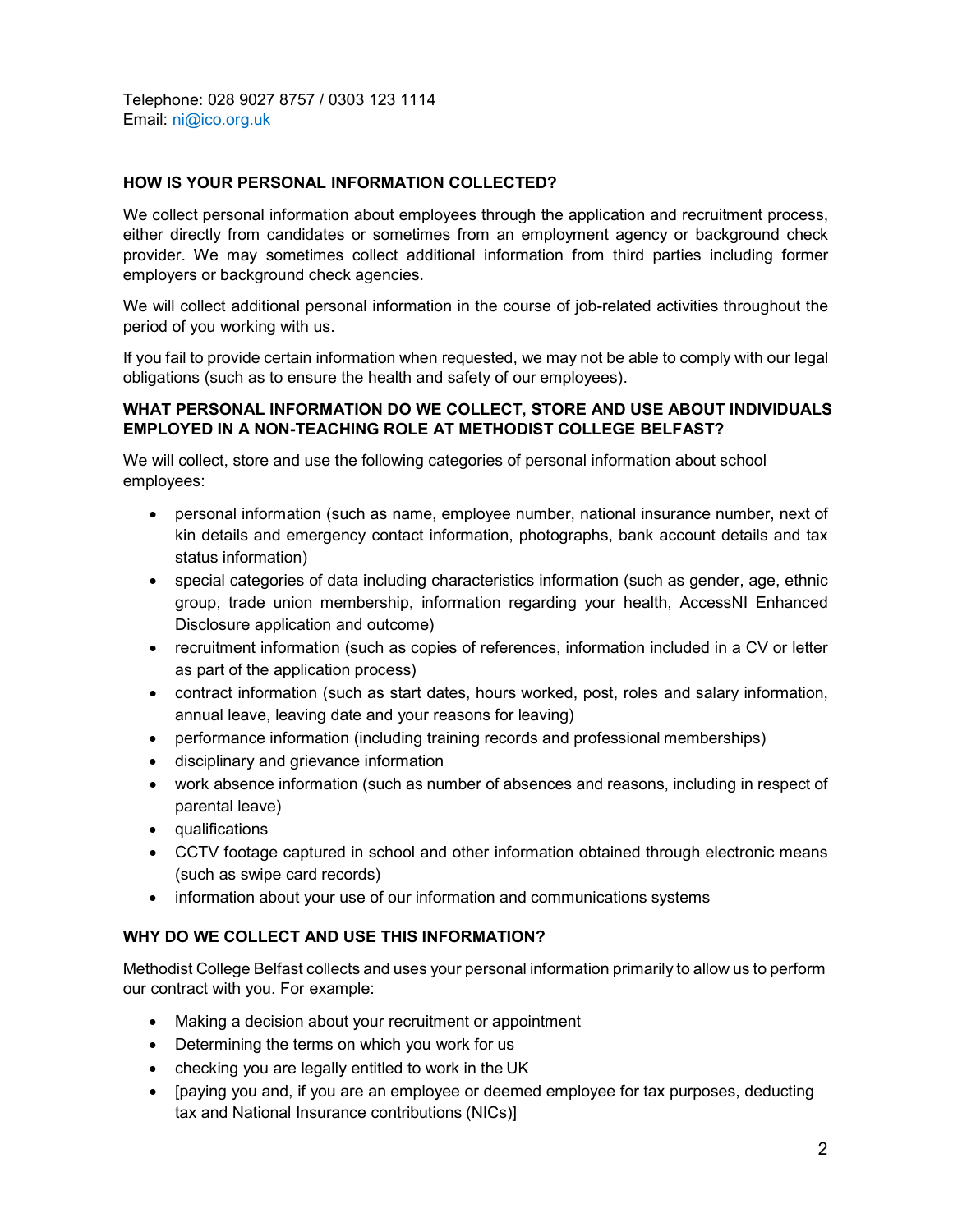- enrolling you in a pension arrangement in accordance with our statutory automatic enrolment duties
- administering our contract of employment with you
- business management and planning, including accounting and auditing
- conducting performance reviews, managing performance and determining performance requirements
- making decisions about salary reviews and compensation
- assessing qualifications for a particular job or task, including decisions about promotions
- gathering evidence for possible grievance or disciplinary hearings
- making decisions about your continued employment or engagement
- making arrangements for the termination of our working relationship
- education, training and development requirements
- dealing with legal disputes involving you, or other employees, workers and contractors, including accidents at work
- ascertaining your fitness to work
- managing sickness absence
- complying with health and safety obligations
- to monitor your use of our information and communication systems to ensure compliance with our IT policies
- to ensure network and information security, including preventing unauthorised access to our computer and electronic communications systems and preventing malicious software distribution
- to conduct data analytics studies to review and better understand employee retention and attrition rates
- equal opportunities monitoring

Some of the above grounds for processing will overlap and there may be several grounds which justify our use of your personal information.

We have a legal right to collect and use personal information relating to our staff, for example:

- to enable the development of a comprehensive picture of our workforce and how it is deployed
- to inform the development of recruitment and retention policies
- to enable individuals to be paid
- to administer school property
- to maintain our own accounts and records
- to carry out fundraising
- to support staff training
- to provide appropriate pastoral care
- to assess the quality of our operations
- to comply with the law regarding data sharing

We may also collect and use your personal information in order to meet legal requirements set out in the General Data Protection Regulation and UK law, including:

- Education Reform (NI) Order 1989
- Education and Libraries (NI) Order 1993
- Education (NI) Order 1996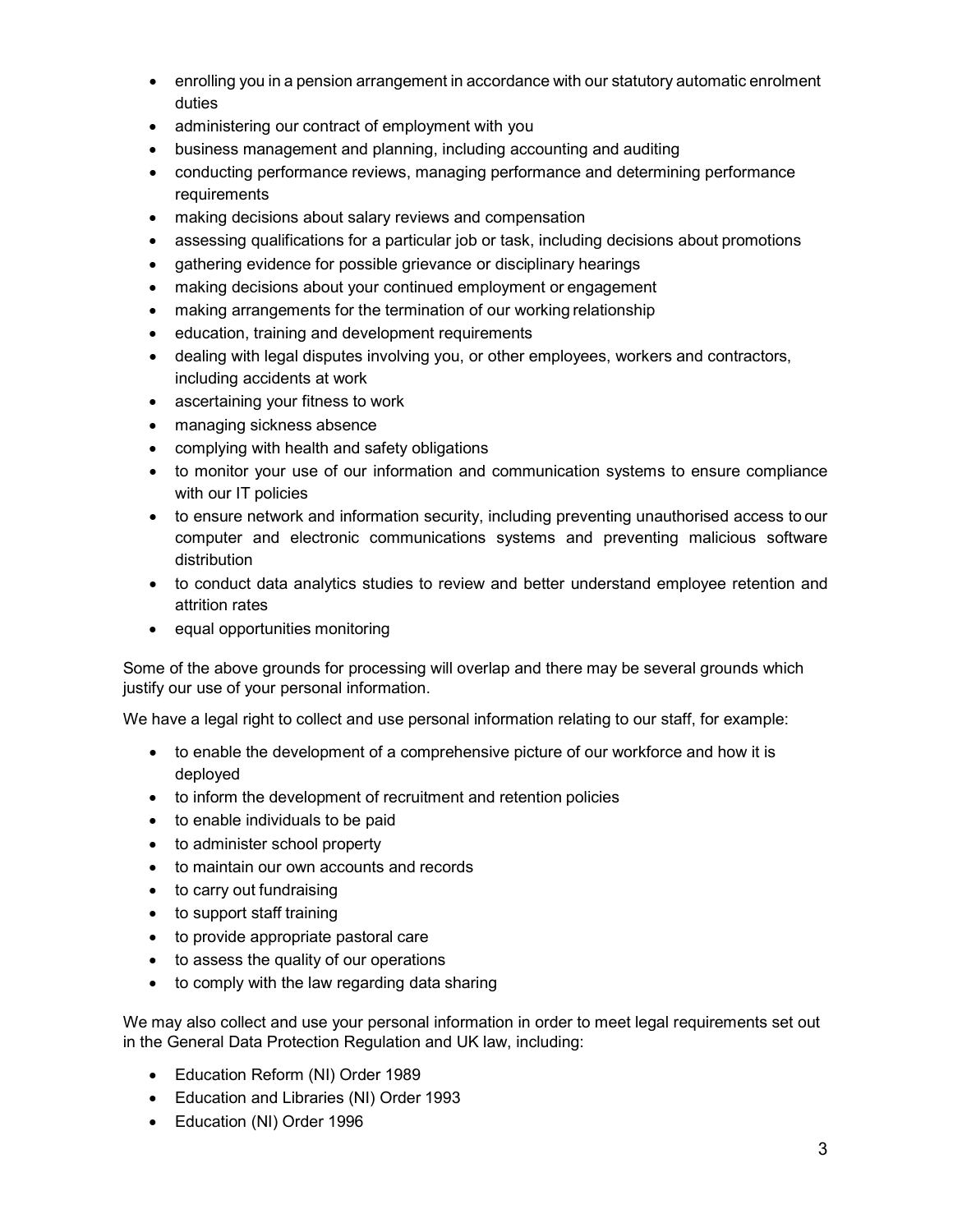- Education (NI) Order 1997
- Education (NI) Order 1998
- Education and Libraries (NI) Order 2003
- Special Educational Needs and Disability (NI) Order 2005
- Education (NI) Order 2006
- Education Act (NI) 2014

## CONSENT

Whilst the majority of the personal information you provide to the school is required for us to comply with our legal obligations, some of that information is provided on a voluntary basis. When collecting data, the school will inform you whether you are required to provide this data or if your consent is needed. Where consent is required, the school will provide you with specific and explicit information with regards to the reasons the data is being collected and how the data will be used.

You have the right to withdraw your consent for that specific processing at any time. To withdraw your consent, please contact the Principal by e-mailing principal@methody.org or by writing to the school address.

Once we have received notification that you have withdrawn your consent, we will no longer process your information for the purpose or purposes you originally agreed to, unless we have another legitimate basis for doing so in law.

## HOW LONG IS YOUR DATA STORED FOR?

Personal information relating to the school workforce at Methodist College Belfast is stored in line with the Department of Education Document Retention and Disposal Policy. This is a link to the Department of Education Document Retention and Disposal Policy which can be found at https://www.education-ni.gov.uk/publications/disposal-records-schedule. This will give you more information about how long we keep personal information.

In accordance with the General Data Protection Regulations, the school does not store personal information indefinitely; data is only stored for as long as is necessary to complete the task for which it was originally collected including for the purposes of satisfying any legal, accounting, or reporting requirements.

To determine the appropriate retention period for personal information, we consider the amount, nature, and sensitivity of the personal information, the potential risk of harm from unauthorised use or disclosure of your personal information, the purposes for which we process your personal information and whether we can achieve those purposes through other means, and the applicable legal requirements.

In some circumstances we may anonymise your personal information so that it can no longer be associated with you, in which case we may use such information without further notice to you. Once you are no longer an employee at the School, we will retain and securely destroy your personal information in accordance with the Department of Education Document Retention and Disposal Policy.

## WHO WE SHARE SCHOOL WORKFORCE INFORMATION WITH

We may have to share your data with third parties, including third-party service providers and other bodies such as:

- Education Authority
- Comhairle na Gaelscolaíochta
- Council for Catholic Maintained Schools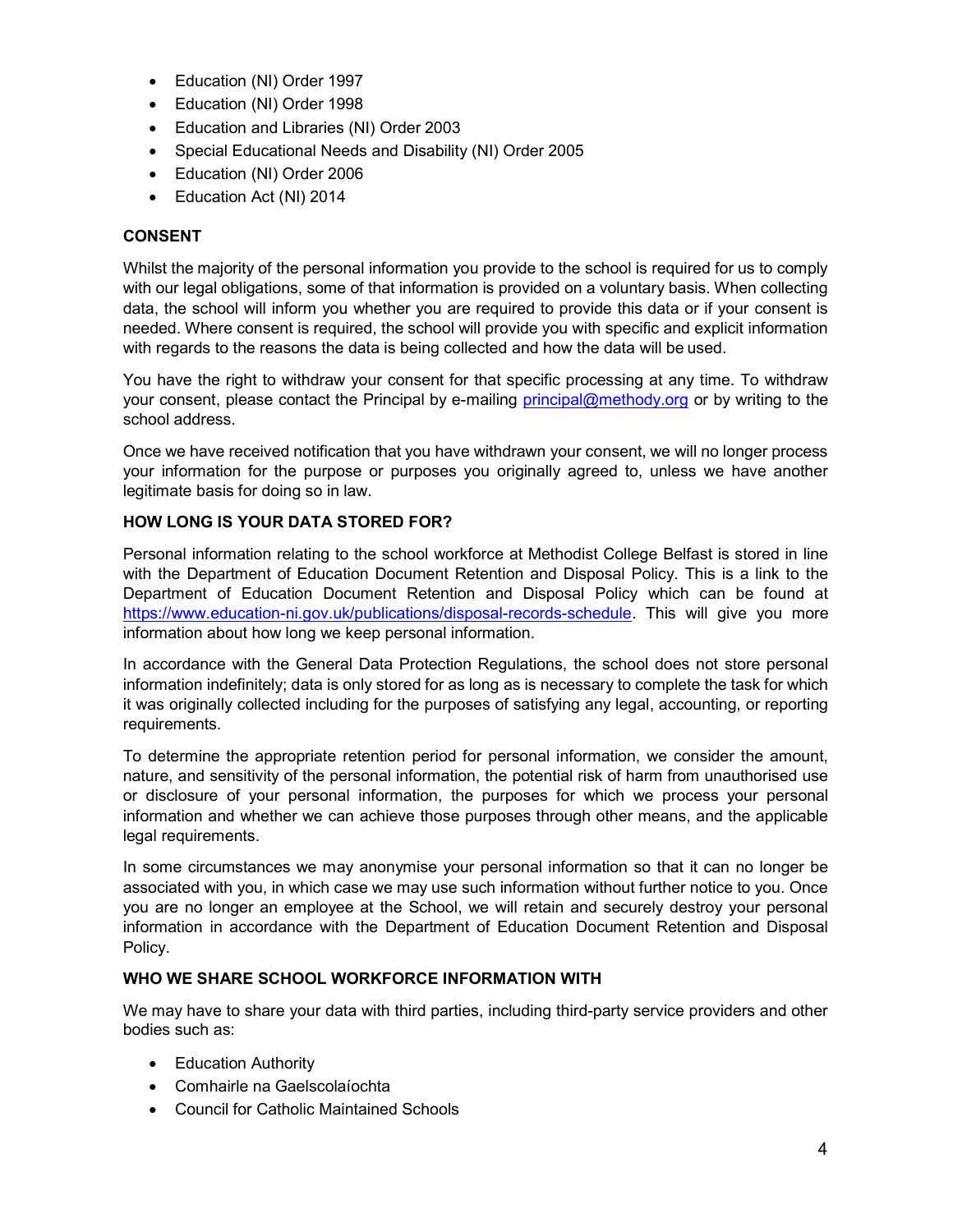- The Department of Education
- Northern Ireland Council for Curriculum Examinations and Assessments
- Education Training Inspectorate
- PSNI
- Information Commissioner's Office
- Suppliers the College has chosen to use as part of teaching and learning: CenturyTech, Unifrog, Kerboddle
- Suppliers the College has chosen to use as part of general communication: Schoolcomms, Medical Tracker, Schoolcloud
- Supplier the College has chosen to use for pastoral care: Toot Toot, Inventry.

## DATA SECURITY

We have put in place appropriate security measures to prevent personal information from being accidentally lost, used or accessed in an unauthorised way, altered or disclosed. In addition, we limit access to your personal information to those employees, agents, contractors and other third parties who have a need to know. They will only process personal information on our instructions and they are subject to a duty of confidentiality.

We have put in place procedures to deal with any suspected data security breach and will notify you and any applicable regulator (currently the Information Commissioner's Office) of a suspected breach where we are legally required to do so.

## WHY WE SHARE SCHOOL WORKFORCE INFORMATION

We will share your personal information with third parties where required by law or where it is necessary to administer the working relationship with you or where we have another legitimate interest in doing so.

To be granted access to school workforce information, organisations must comply with its strict terms and conditions covering the confidentiality and handling of the data, security arrangements and retention and use of the data.

## TRANSFERRING INFORMATION OUTSIDE THE EU

We will not transfer the personal information we collect about you to any country outside the EU without telling you in advance that we intend to do so and what steps we have taken to ensure adequate protection for your personal information in those circumstances.

## YOUR DUTY TO INFORM US OF CHANGES

It is important that the personal information we hold about you is accurate and current. Please keep us informed if your personal information changes during your working relationship with us.

## WHAT ARE YOUR RIGHTS?

Under GDPR, members of the school workforce have the right to request access to information about them that we hold. To make a request for your personal information, contact the Principal by emailing principal@methody.org or by writing to the school address.

We may need to request specific information from you to help us confirm your identity and ensure your right to access the information (or to exercise any of your other rights). This is another appropriate security measure to ensure that personal information is not disclosed to any person who has no right to receive it.

You also have the right to: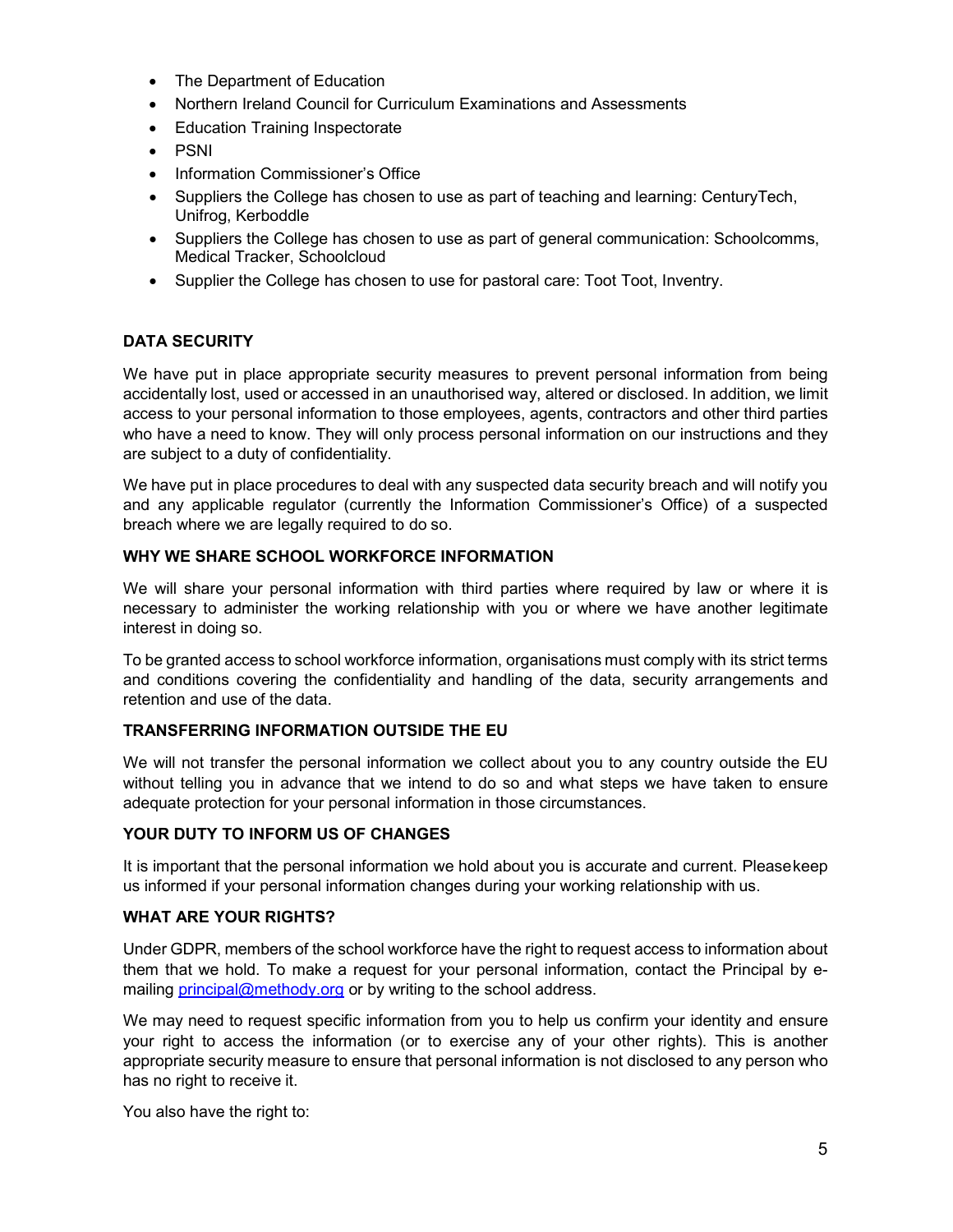Request access to personal information (commonly known as a "data subject access request"). This enables you to receive a copy of the personal information we hold about you and to check that we are lawfully processing it. You will not have to pay a fee to access your personal information (or to exercise any of the other rights). However, we may charge a reasonable fee if your request for access is clearly unfounded or excessive. Alternatively, we may refuse to comply with the request in such circumstances.